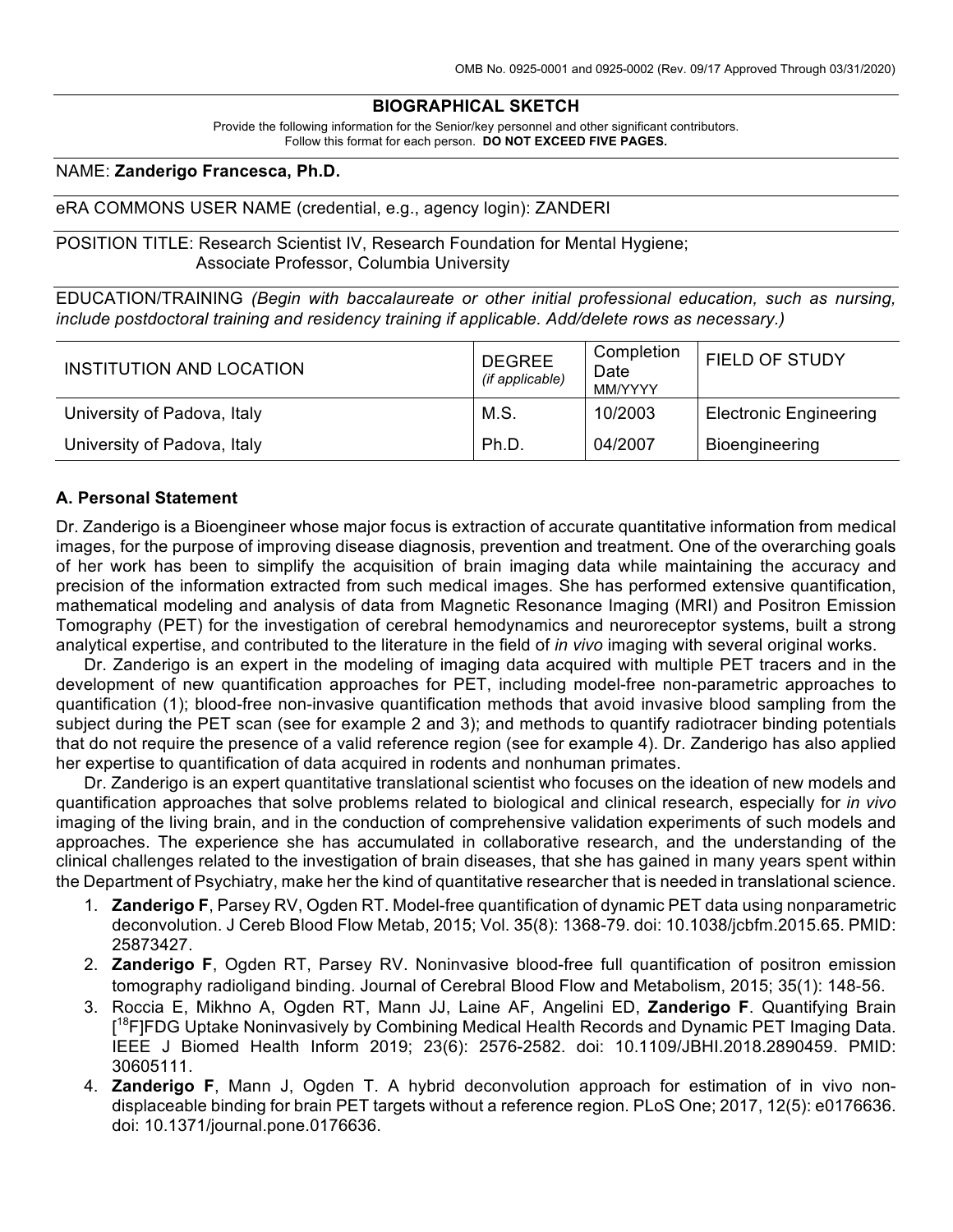### **B. Positions and Honors**

### **Positions and Employment**

- 8/07 -11/07 Post-doctoral fellowship as Research Scholar in the Department of Psychiatry, Columbia University, New York, NY, USA (PET analysis). Supervising Professor: Dr. Ramin V. Parsey.
- 1/08-3/11 Research Scientist in the Brain Imaging Laboratory, Molecular Imaging and Neuropathology Division, New York State Psychiatric Institute, New York, NY, USA.
- 4/11-6/12 Associate Research Scholar at the Italian Academy of Columbia University, New York, NY, USA (Bodini Fellowship in Developmental and Adolescent Psychiatry); Post-Doctoral Research Scientist, Molecular Imaging and Neuropathology Division, New York State Psychiatric Institute, New York, NY, USA.
- 7/12-6/14 Assistant Professor of Clinical Neurobiology (in Psychiatry), Department of Psychiatry, Stony Brook University, Stony Brook, NY, USA.
- 7/14-6/19 Assistant Professor of Clinical Neurobiology (in Psychiatry), Department of Psychiatry, Columbia University, New York, NY, USA.
- 6/14-present Research Scientist IV, Research Foundation for Mental Hygiene, Inc. at the New York State Psychiatric Institute, New York, NY, USA.
- 7/19-present Associate Professor of Clinical Neurobiology (in Psychiatry), Department of Psychiatry, Columbia University, New York, NY, USA.
- 10/14-present Director of the Laboratory of Brain Image Analysis within the Molecular Imaging and Neuropathology Area, New York State Psychiatric Institute, New York, NY, USA.

### **Grant Review Committees**

2/2016 NIH, Center for Scientific Review, Early Career Reviewer; Biodata Management and Analysis Study Section (BDMA), Reviewer.

## **C. Contribution to Science**

1) Dr. Zanderigo has been investigating alternative, less-invasive and non-invasive approaches for full quantification of *in vivo* PET data. Full quantification of PET data requires collection of blood samples during the scan via arterial line, and subsequent assay. Arterial cannulation is invasive, with risks of adverse events, and diminishes subject recruitment. Many minimally-invasive methods for PET quantification have been proposed, but to-date they have not eliminated the need for at least some blood sampling from the subject. Among these methods, Drs. Ogden and Zanderigo proposed the use of parametric simultaneous estimation of input function, which still requires one arterial blood sample for anchoring the input function. Dr. Zanderigo was able to further advance this method into a totally blood-free strategy for full quantification that uses training with biometrics collected from subjects<sup>a,b,c</sup>. Blood sampling can also be avoided if a region completely devoid of the target of interest can be found, by using reference region approaches. Dr. Zanderigo proposed her original Reference Region-based Likelihood Estimation in Graphical Analysis<sup>d</sup>.

- a. **Zanderigo F**, Ogden RT, Parsey RV. Noninvasive blood-free full quantification of positron emission tomography radioligand binding. Journal of Cerebral Blood Flow and Metabolism, 2014. doi: 10.1038/jcbfm.2014.191.
- b. Mikhno A, **Zanderigo F**, Ogden R, Mann J, Angelini E, Laine A, Parsey R. Toward Non-invasive Quantification of Brain Radioligand Binding by Combining Electronic Health Records and Dynamic PET Imaging Data. IEEE J Biomed Health Inform. 2015; 19(4): 1271-82.
- c. Roccia E, Mikhno A, Ogden RT, Mann JJ, Laine AF, Angelini ED, **Zanderigo F**. Quantifying Brain [<sup>18</sup>F]FDG Uptake Noninvasively by Combining Medical Health Records and Dynamic PET Imaging Data. IEEE J Biomed Health Inform 2019; 23(6): 2576-2582. doi: 10.1109/JBHI.2018.2890459. PMID: 30605111.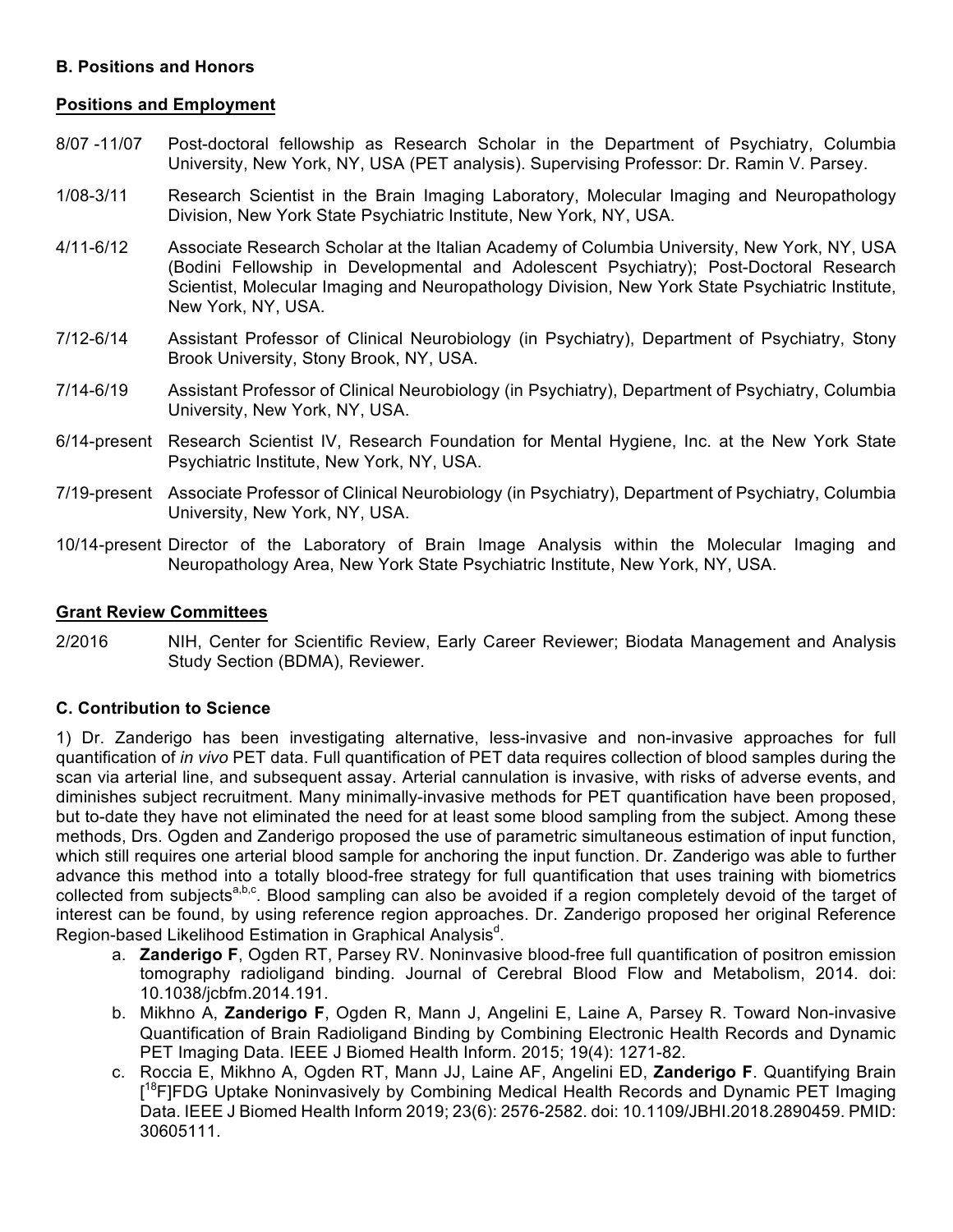d. **Zanderigo F**, Ogden RT, Parsey RV. Reference region approaches in PET: a comparative study on multiple radioligands. Journal of Cerebral Blood Flow and Metabolism, 2013, 33(6): 888-97. PMID: 23423188, PMC3677108.

2) Dr. Zanderigo has investigated the use of nonparametric deconvolution approaches for the characterization of signals from biological systems. In particular, she has focused on the quantification via contrasted MRI of human cerebral hemodynamics<sup>a</sup>, and applied it to the case of elder patients affected by stenosis of the carotid arteries. An accurate characterization of the individual hemodynamics in this case is of crucial importance when making the decision on whether intervening surgically is proper or not. These characterization and quantification require solving a deconvolution problem. The most popularly used deconvolution methods in the field of contrasted MRI, however, carry limitations and bias in presence of delay and dispersion of the contrast agent bolus. Dr. Zanderigo proposed a new deconvolution method, based on nonlinear stochastic regularization, that was proven to be superior to other approaches, tested its performance on simulated data<sup>b</sup>, and applied it to the analysis of clinical data<sup>c</sup>. The proposed nonlinear stochastic regularization was later extended, by independent investigators, and found application in the non-invasive quantification of cerebral blood flow with Arterial Spin Labeling<sup>d</sup>.

- a. Bertoldo A, **Zanderigo F**, Cobelli C. Assessment of cerebral blood flow, volume, and mean transit time from bolus-tracking MRI images: theory and practise in Advanced Image Processing in Magnetic Resonance Imaging, 2005, L. Landini Editor, Marcel Dekker Signal Processing and Communications Series, New York, NY.
- b. **Zanderigo F**, Bertoldo A, Pillonetto G, Cobelli C. Nonlinear stochastic regularization to characterize tissue residue function in bolus-tracking MRI: assessment and comparison with SVD, block-Circulant SVD and Tikhonov. IEEE Transaction on Biomedical Engineering, 2009, Vol. 56(5): 1287-97. PMID: 19188118.
- c. Peruzzo D, **Zanderigo F**, Bertoldo A, Pillonetto G, Cosottini M, Cobelli C. Assessment on clinical data of nonlinear stochastic deconvolution versus block-circulant singular value decomposition for quantitative dynamic susceptibility contrast magnetic resonance Imaging. Magn Reson Imaging. 2011; 29(7): 927-36. PMID: 21616625.
- d. Ahlgren A, Wirestam R, Petersen ET, Ståhlberg F, Knutsson L. Perfusion quantification by modelfree arterial spin labeling using nonlinear stochastic regularization deconvolution. Magn Reson Med, 2013; 70(5): 1470-80. PMID: 23281031.

3) Dr. Zanderigo has contributed to the literature of advanced quantification approaches in the field of *in vivo* imaging with original works that include development and application of methodologies for the generation of quantitative parametric images at the voxel level<sup>a</sup>, alternative robust fitting approaches to improve statistical power and sensitivity<sup>b</sup>, model-free quantification for PET reversible tracers<sup>c</sup>, and likelihood-based estimation of a receptor's occupancy by a certain drug<sup>d</sup>. These approaches are in use for the quantification of PET tracers at the Molecular Imaging and Neuropathology Area of Columbia University, and in the Department of Psychiatry at Stony Brook University.

- a. **Zanderigo F**, Ogden RT, Bertoldo A, Cobelli C, Mann JJ, Parsey RV. Empirical Bayesian estimation in graphical analysis: a voxel-based approach for the determination of the volume of distribution in PET studies. Nucl Med Biol. 2010;37(4):443-51. PMID: 20447556, PMC2896257.
- b. **Zanderigo F**, Ogden RT, Chang C, Choy S, Wong A, Parsey RV. Robust fitting of [11C]-WAY-100635 PET data. J Cereb Blood Flow Metab, 2010; 30(7): 1366-72. PMID: 20179725, PMC2949218.
- c. **Zanderigo F**, Parsey RV, Ogden RT. Model-free quantification of dynamic PET data using nonparametric deconvolution. J Cereb Blood Flow Metab, 2015; Vol. 35(8): 1368-79. doi: 10.1038/jcbfm.2015.65. PMID: 25873427.
- d. Schain M, **Zanderigo** F, Ogden RT. Likelihood Estimation of Drug Occupancy for Brain PET Studies. Neuroimage, 2018; 178: 255-265.

4) Dr. Zanderigo has also conducted modeling and validation of novel PET tracers for *in vivo* imaging in humans (e.g. arachidonic acid<sup>a</sup> and harmine<sup>b</sup>), led the investigation on the normative and pathological brain *in vivo* using multimodal brain imaging<sup>c</sup>, and contributed to the use of PET- and MRI-derived biomarkers for the treatment personalization and diagnosis (see for example d) of major depressive disorder and other disorders.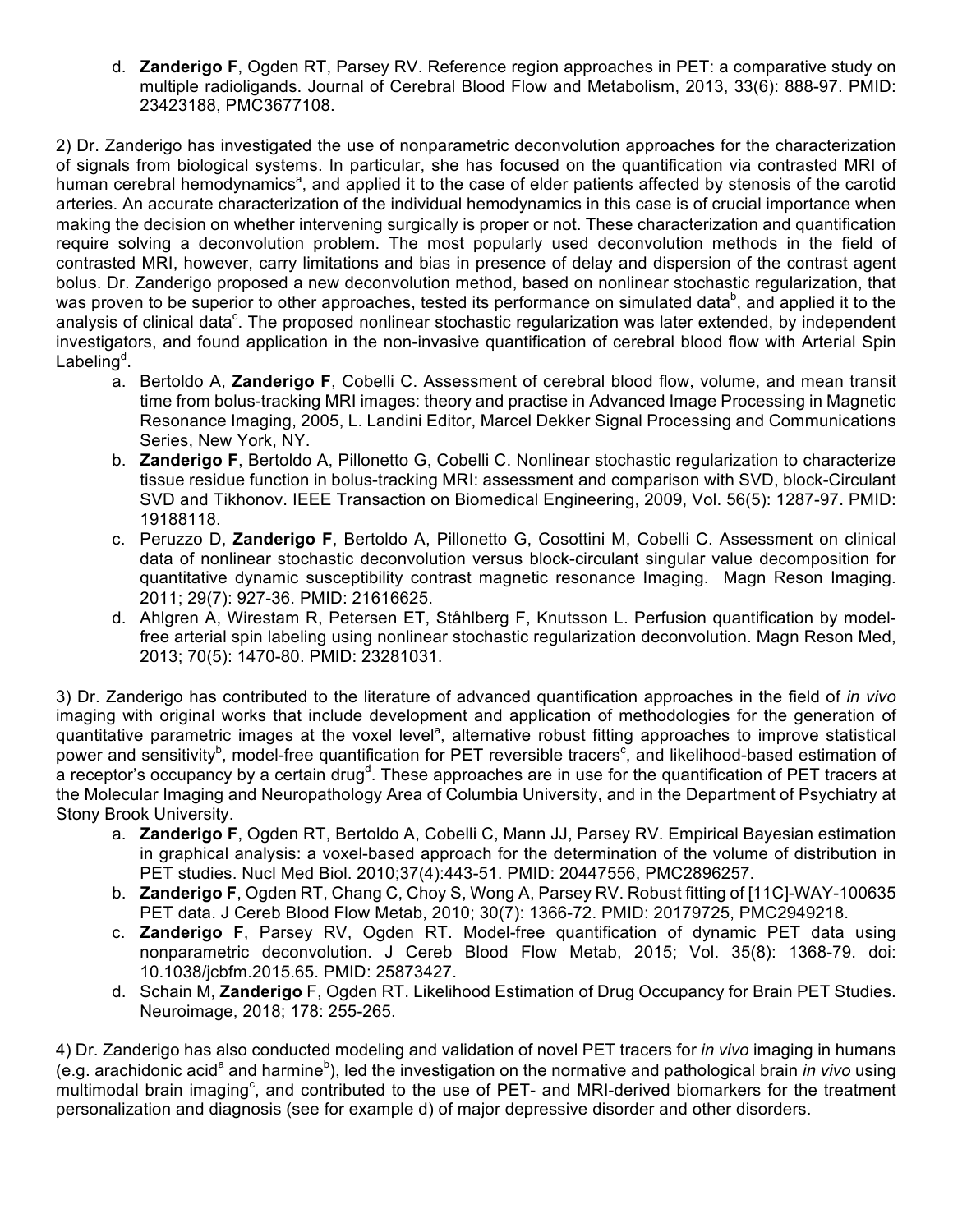- a. **Zanderigo F**, Kang Y, Kumar D, Nikolopoulou A, Mozley PD, Kothari PJ, He B, Schlyer D, Rapoport SI, Oquendo MA, Vallabhajosula S, Mann JJ, Sublette ME [<sup>11</sup>C]arachidonic acid incorporation measurement in human brain: optimization for clinical use. Synapse 2018; 72(2).
- b. **Zanderigo F**, D'Agostino AE, Joshi N, Schain M, Kumar D, Parsey RV, Delorenzo C, Mann JJ. [<sup>11</sup>C]harmine binding to brain monoamine oxidase A: test-retest properties and noninvasive quantification. Molecular Imaging and Biology 2018 (in press).
- c. **Zanderigo F**, Pantazatos S, Rubin-Falcone H, Ogden RT, Thapa-Chhetry B, Sullivan G, Oquendo MA, Miller JM, Mann JJ. In vivo relationship between serotonin 1A receptor binding and gray matter volume in the healthy brain and in major depressive disorder. Brain Structure and Function, 2018; 223(6): 2609-2625.
- d. Rubin-Falcone H, **Zanderigo F**, Thapa-Chhetry B, Lan MJ, Miller JM, Sublette ME, Oquendo MA, Hellerstein D, McGrath P, Stewart J, Mann JJ. Pattern recognition of Magnetic Resonance Imagingbased grey matter volume measurements classifies bipolar and unipolar major depressive disorder. Journal of Affective Disorders, 2018; 227: 498-505.

5) Dr. Zanderigo has applied her analytical skills to the real-time prediction of blood glucose concentrations from data collected using glucose-level non-invasive continuous monitoring systems<sup>a,b,c,d</sup>. The possibility to predict ahead of time potential hypo- and hyper-glaecemic events, and to alert the diabetic patient of the risk, who can then take preventive actions to avoid the event (e.g., injection of insulin, sugar intake), can radically transform the daily routine of diabetic patients and significantly improve their quality of life. These predictive models were later translated into use with glucose meter systems by Menarini Group, Florence, Italy, and Abbott Diabetes Care, San Francisco, USA.

- a. **Zanderigo F**. Sparacino G, Kovatchev B, Cobelli C. Glucose prediction algorithms from continuous monitoring data: assessment of accuracy via continuous glucose error-grid analysis. J Diabetes Sci Technol, 2007; 1(5): 645-51. PMID: 19718282, PMC2734107.
- b. Sparacino G, **Zanderigo F**, Corazza S, Maran A, Facchinetti A, Cobelli C. Glucose concentration can be predicted ahead in time from continuous glucose monitoring sensor time-series. IEEE Transactions on Biomedical Engineering, 2007; Vol. 54 (5): 931- 937.
- c. Sparacino G, **Zanderigo F**, Maran A, Cobelli C. Continuous glucose monitoring and hypo/hyperglycaemia prediction. Diabetes Research and Clinical Practice, 2006; 74: S160-S163.
- d. Facchinetti A, Sparacino G, **Zanderigo F**, Cobelli C. Reconstructing by deconvolution plasma glucose from continuous glucose monitoring sensor data. Conf Proc IEEE Eng Med Biol Soc. 2006; 1:55-8.

Dr. Zanderigo's full list of published work can be found at http://www.ncbi.nlm.nih.gov/pubmed/?term=zanderigo+f+%5Bauthor%5D

## **D. Research Support**

## **Ongoing Research Support**

## **1R01EB026481-01 (PI: Zanderigo)** 07/15/2018 - 06/30/2022 **NIBIB**

**Noninvasive Quantification of Brain Glucose Metabolism Using a Portable Positron Emission Tomography Camera**

New portable Positron Emission Tomography (PET) cameras with increased sensitivity over current PET scanners are paving the way for yet unexplored PET applications. However, a significant limitation in the use of portable PET devices, and PET imaging in general, is the need for continuous arterial blood sampling from the subject's arm during scan, for current gold-standard quantification of tracer uptake and binding to the target in relation to tracer blood levels. We will develop a new tissue- based, blood-free method to quantify the net influx rate of PET tracers with irreversible kinetics, validate the method using new collected [<sup>18</sup>F]fluorodeoxyglucose data, and disseminate the software routines to allow use of this method for analysis of brain imaging data acquired with current and new generation PET scanners.